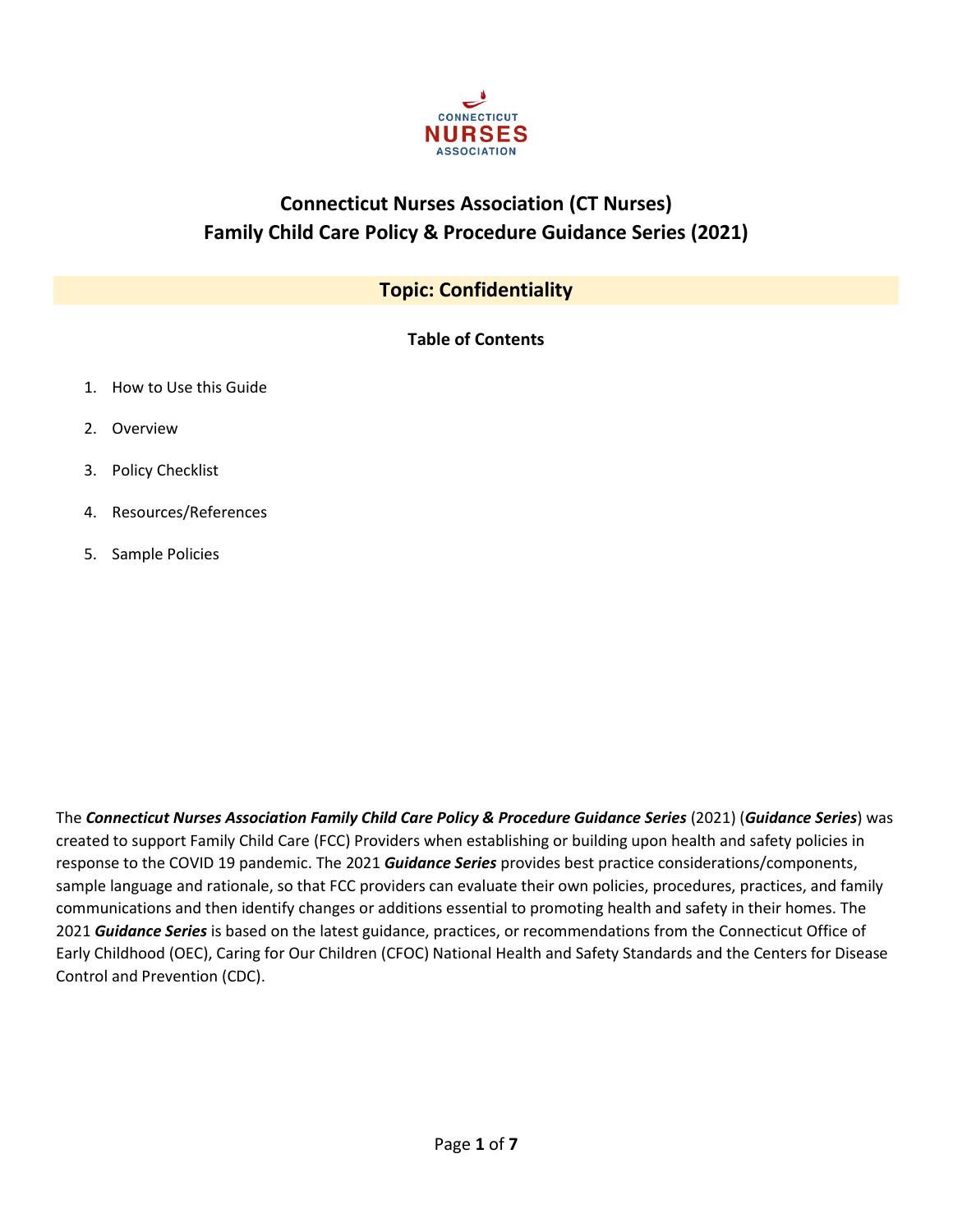## **1. HOW TO USE THIS GUIDE**

The *Connecticut Nurses Association (CT Nurses) Policy & Procedure Guidance Series* (2021) is a resource for FCC providers. Using research informed and evidence-based practices, the *Guidance Series* provides information to assist FCC providers in creating or strengthening their childcare policies, procedures, or practices. Additionally, the *Guidance Series* provides rationale, and answers "why" the information provided is an important component of the policy, procedure, or practice. In understanding 'why', we hope that FCC providers will apply this information when making decisions about how activities will be implemented in their FCC homes.

The *Guidance Series* documents are organized as follows

- Overview
	- o Provides a brief description of the specific topic being addressed.
- Policy Checklist
	- $\circ$  This section provides a comprehensive Checklist to assist in the development of, or build upon current policies, procedures, and best practices for FCC programs. The Checklist identifies five (5) best practice components/considerations, includes sample language and rationale so that FCC providers can evaluate their own policies, procedures, practices. The Checklist is based on the Connecticut Office of Early Childhood (OEC) Guidance, the Caring for Our Children (CFOC) National Health and Safety Standards and the Centers for Disease Control and Prevention (CDC.)
- Resources/References
	- o This section includes best practice resources and references.
- Sample Policies/Procedures
	- o Select policies and practices are provided in this section.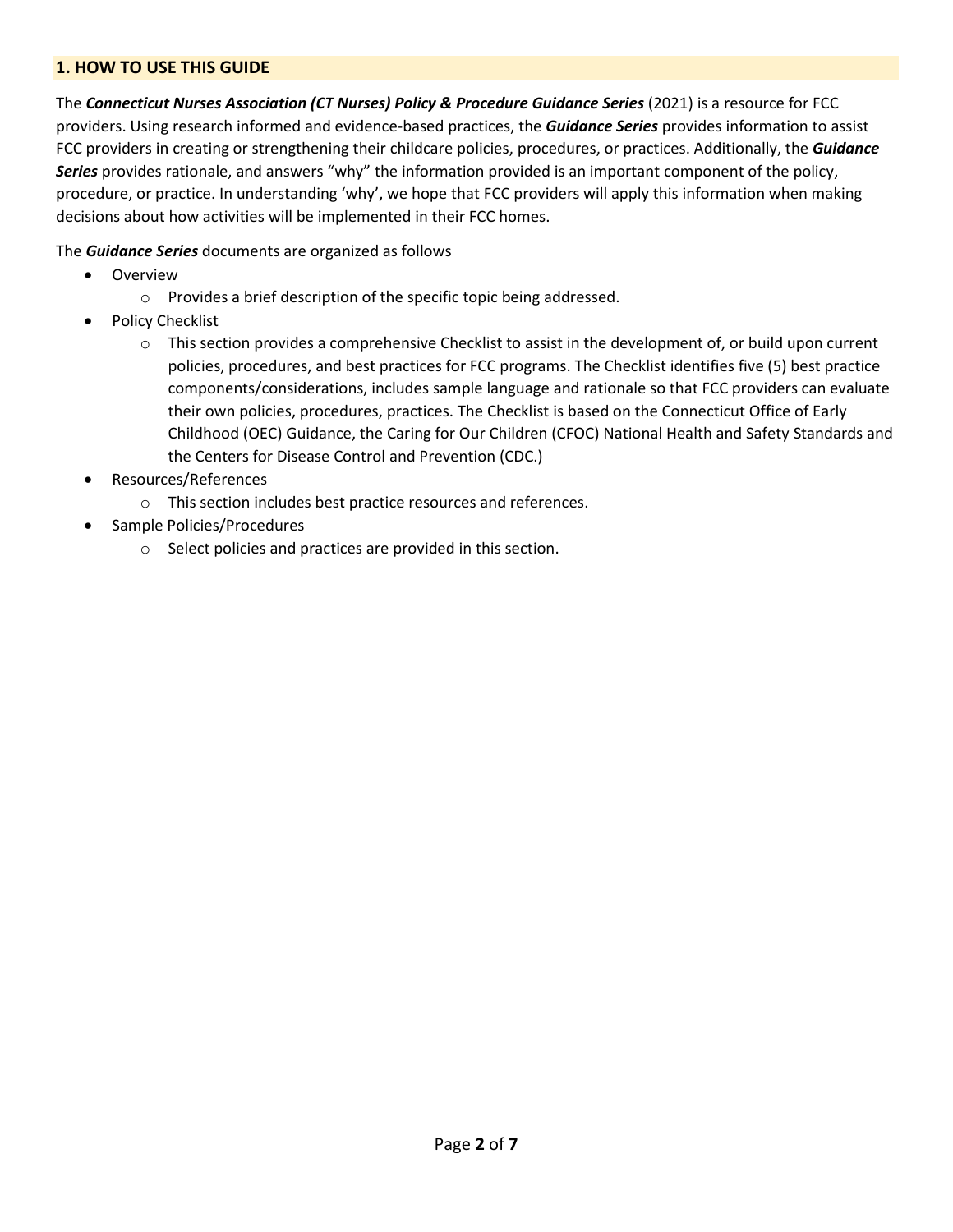## **2. OVERVIEW**

Confidentiality refers to the duty of anyone entrusted with health and other personal information to keep that information private [\(CDC: Privacy and confidentiality, 2012\)](https://www.cdc.gov/aging/emergency/legal/privacy.htm#:~:text=HIPAA%2C%20Privacy%20%26%20Confidentiality,-Related%20Pages&text=Privacy%20refers%20to%20the%20right,to%20keep%20that%20information%20private.). For example, when family child care (FCC) providers are given annual physical exam and immunization records for children in their care, there is an expectation that they will keep that information to themselves and not share it with others.

FCC providers must maintain confidentiality to protect staff families and children. This includes how they receive information, store information, and when, why, and how they may share it with others. Each FCC provider must therefore respect the confidentiality of health and other personal information pertaining to the children and families they serve [\(CFOC: Chapter 9 Administration\)](https://nrckids.org/cfoc/database/9.4.1.3).

Sharing of confidential information must be done on a need-to-know basis and must be approved by parents/guardians in writing (for example, FCC providers talking to speech therapists when they provide speech therapy to children at the FCC). FCC providers should let parents know how their child care will handle confidential information, as this will help to build a trusting relationship. Policies and procedures show families that your FCC is a professional business, built on best practices, and is intentional in the activities and programs you have developed for the care and safety of children, families, and staff.

Some recommended protocols for protecting staff and children's personal information include

- Password-protect electronic records (stored on a computer) that contain confidential information.
- Locked, confidential storage cabinets.
- Proper shredding and disposal of staff and children's confidential records (when appropriate).
- Private space for confidential conversations in a working-from-home setting (such as, making telephone or video-conferencing calls from a private room to avoid the conversation being overheard).

#### **Maintaining Confidentiality During COVID-19**

Legal and ethical concerns for privacy and confidentiality continues, even during the COVID19 pandemic. Staff, families, and children's personal information regarding any COVID-19 related matters should be kept confidential. However, there are some important exceptions that are specifically related to keeping local communities safe and healthy. In Connecticut, if there is a case or suspected case of a reportable disease, such as COVID-19, and if a health care provider is not known to have made a report within the appropriate time, [child care providers](https://portal.ct.gov/DPH/Epidemiology-and-Emerging-Infections/Persons-Required-to-Report-Reportable-Diseases) are among the persons who must report the reportable diseases to th[e local health department.](https://portal.ct.gov/dph/Local-Health-Admin/LHA/Local-Health-Administration---Site-Map) It is important to note that discussions with local health department staff are also confidential. This means that personal and medical information will be kept private and only shared with those who may need to know. To better understand how the health department keeps information private and confidential, access the *Principles of Case Investigation and Contact Tracing* located on the CDC website at [https://www.cdc.gov/coronavirus/2019-ncov/php/principles-contact-tracing.html,](https://www.cdc.gov/coronavirus/2019-ncov/php/principles-contact-tracing.html) or contact you[r local health](https://portal.ct.gov/dph/Local-Health-Admin/LHA/Local-Health-Administration---Site-Map)  [department](https://portal.ct.gov/dph/Local-Health-Admin/LHA/Local-Health-Administration---Site-Map) directly and speak with a staff member.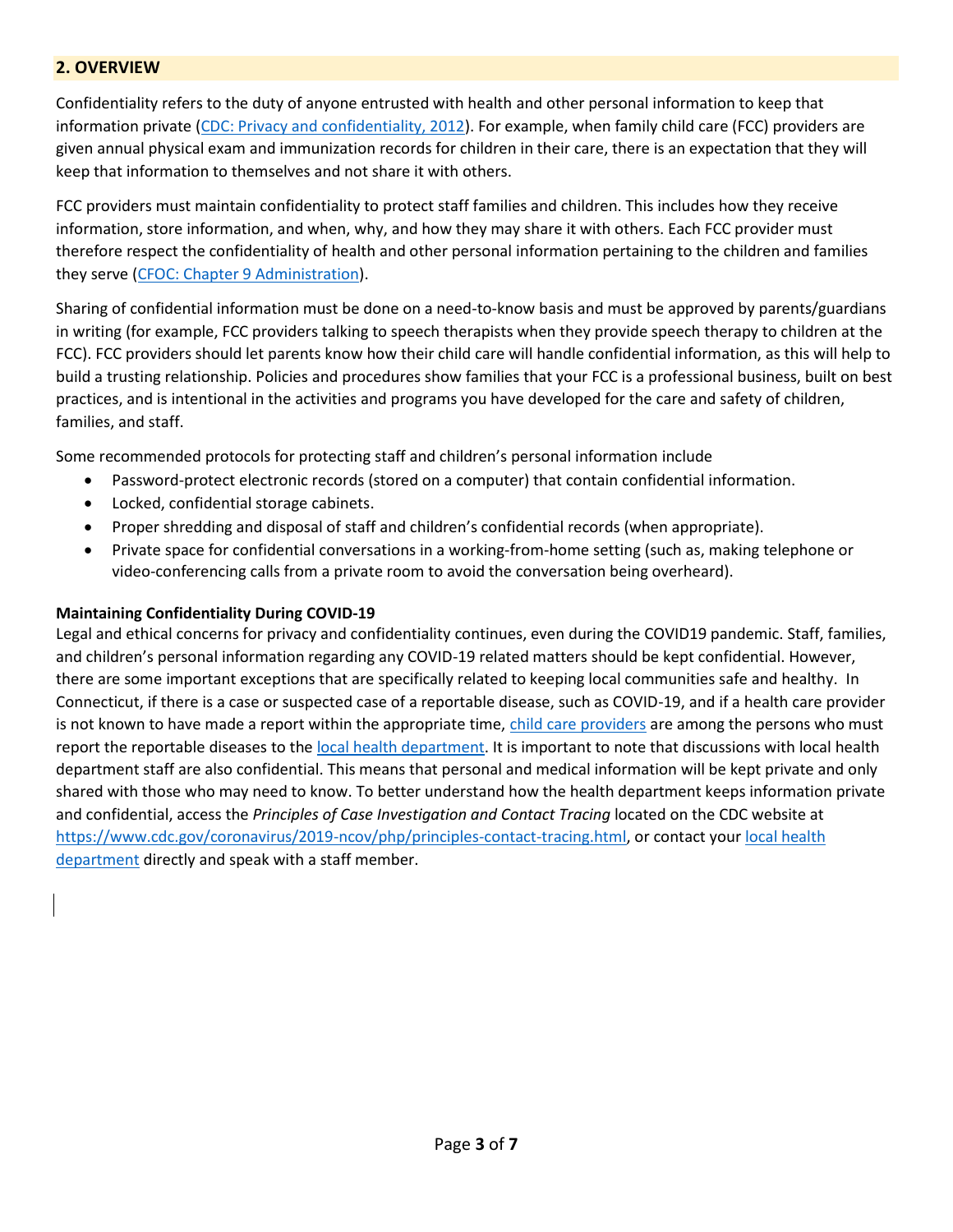## **3. POLICY CHECKLIST**

| <b>CONSIDERATIONS</b> |                                                            |                                                                                                                                                                                                                                                                                                                                                                                                                                                                                                                                                                                                                                                                                                                                                                                                                                                                                                                                                                                                                                                                                                                                                                   |                                                                                                                                                                                                                                                                                                                                                                                                                                                                                                                                                                                                                                                                                                                                                        |  |  |
|-----------------------|------------------------------------------------------------|-------------------------------------------------------------------------------------------------------------------------------------------------------------------------------------------------------------------------------------------------------------------------------------------------------------------------------------------------------------------------------------------------------------------------------------------------------------------------------------------------------------------------------------------------------------------------------------------------------------------------------------------------------------------------------------------------------------------------------------------------------------------------------------------------------------------------------------------------------------------------------------------------------------------------------------------------------------------------------------------------------------------------------------------------------------------------------------------------------------------------------------------------------------------|--------------------------------------------------------------------------------------------------------------------------------------------------------------------------------------------------------------------------------------------------------------------------------------------------------------------------------------------------------------------------------------------------------------------------------------------------------------------------------------------------------------------------------------------------------------------------------------------------------------------------------------------------------------------------------------------------------------------------------------------------------|--|--|
| <b>Items</b>          |                                                            | <b>Sample Language</b>                                                                                                                                                                                                                                                                                                                                                                                                                                                                                                                                                                                                                                                                                                                                                                                                                                                                                                                                                                                                                                                                                                                                            | Rationale/Resource/Reference                                                                                                                                                                                                                                                                                                                                                                                                                                                                                                                                                                                                                                                                                                                           |  |  |
| $\mathbf{1}$          | Definition of<br>confidential<br>records or<br>information | Staff, families', or children's records mean<br>$\bullet$<br>Records that are directly related to staff,<br>$\circ$<br>families, or children (for example, child care<br>enrollment forms or immunization records).<br>Records maintained by the program, or by a<br>$\circ$<br>person representing the child care (for example,<br>health care plans for children).<br>Information recorded in any way, such as print,<br>$\circ$<br>electronic, or digital means, including media,<br>video, image, or audio format (for example,<br>pictures that families share with the child care<br>for posting on their child's cubby, or emailed<br>documents or other information communicated<br>by parents/guardians to FCC providers regarding<br>the health status of children).<br>Confidential records include<br>$\bullet$<br>Child enrollment Form.<br>$\circ$<br>Emergency medical care form.<br>$\circ$<br>Adult and child health records.<br>$\circ$<br>Staff background checks.<br>$\circ$<br>Immunization records<br>$\circ$<br>Enrollment forms.<br>$\circ$<br>Training records.<br>$\circ$<br>Financial documents (includes payment records).<br>$\circ$ | Child records mean records that: (1) are<br>$\bullet$<br>directly related to the child; (2) are<br>maintained by the program, or by a party<br>acting for the program; and (3) include<br>information recorded in any way, such as<br>print, electronic, or digital means,<br>including media, video, image, or audio<br>format.<br>(https://eclkc.ohs.acf.hhs.gov/policy/45-<br>cfr-chap-xiii/1303-23-parental-rights)<br>Family Child Care Home Checklist for Provider,<br><b>Staff, And Household Member Records</b><br>Sample checklist for FCC providers for<br>$\bullet$<br>some records required by regulation.                                                                                                                                 |  |  |
| $\overline{2}$        | Access to<br>confidential<br>information                   | Only staff members of this FCC will have access to the<br>$\bullet$<br>locked cabinet.<br>We have a password-protected computer to protect<br>$\bullet$<br>staff, family, and children's confidential health and<br>other information.                                                                                                                                                                                                                                                                                                                                                                                                                                                                                                                                                                                                                                                                                                                                                                                                                                                                                                                            | 1303.20 Establishing Procedures<br>A program must establish procedures to<br>$\bullet$<br>protect the confidentiality of any<br>personally identifiable information (PII) in<br>child records.                                                                                                                                                                                                                                                                                                                                                                                                                                                                                                                                                         |  |  |
| 3                     | Exchange of<br>information                                 | Enrollment of children must be made in person by<br>$\bullet$<br>parents or guardians since it is the responsibility of<br>parents or guardians to provide information to this<br>FCC regarding your child(ren). We appreciate and<br>understand that you know your children best and<br>therefore, information shared either verbally or in<br>writing, will be kept confidential.<br>Parents/guardian must review and sign this FCC's<br>$\bullet$<br>confidentiality policy.<br>Information you share about your family's health will<br>$\bullet$<br>be kept confidential.                                                                                                                                                                                                                                                                                                                                                                                                                                                                                                                                                                                    | Standard 9.2.1.4: Exchange of Information<br><b>Upon Enrollment</b><br>Parents/guardians should be fully<br>informed about the facility's services<br>before delegating responsibility for care of<br>the child. The facility and<br>parents/guardians should exchange<br>information necessary for the safety and<br>health of the child.<br>Standard 9.2.3.8: Information Sharing on<br><b>Family Health</b><br>Sharing family history of chronic disease<br>$\bullet$<br>or about challenges in the home, helps<br>caregivers understand family stress and<br>experiences of the child within the family.<br>When information is shared either<br>$\bullet$<br>verbally or in writing by families, FCC<br>providers understand that it is shared in |  |  |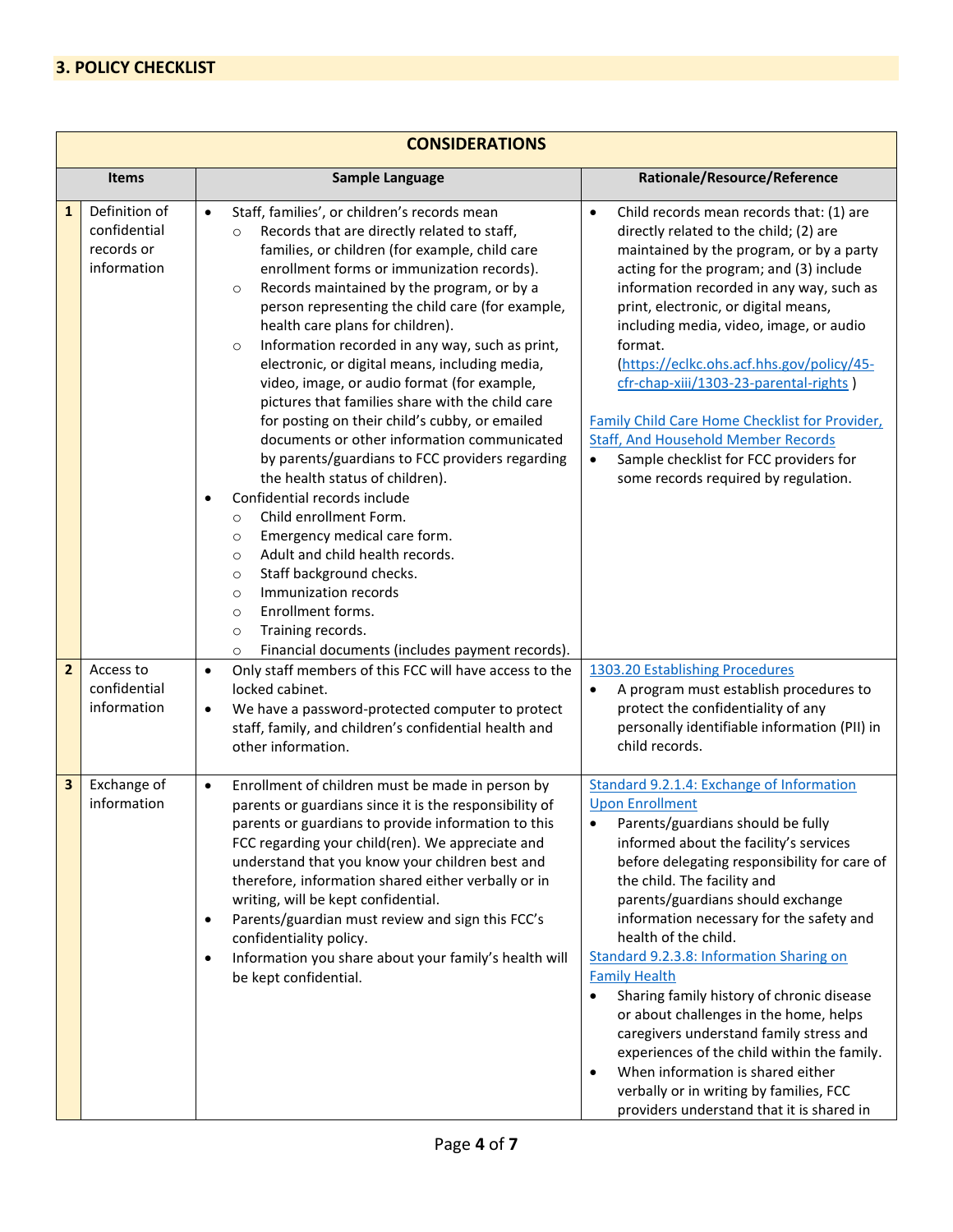|   |                                                     |                                                                                                                                                                                                                                                                                                                                                                                                                                                                                                                                                                                                                                                                                                                                                                                                                                                                                                                                                                                                                                                              | confidence and is meant to support<br>children who may be responding to                                                                                                                                                                                                                                                                                                                                                                                                                                                                                                                                                                                                                                                                                                                                                                                                                                                                                        |
|---|-----------------------------------------------------|--------------------------------------------------------------------------------------------------------------------------------------------------------------------------------------------------------------------------------------------------------------------------------------------------------------------------------------------------------------------------------------------------------------------------------------------------------------------------------------------------------------------------------------------------------------------------------------------------------------------------------------------------------------------------------------------------------------------------------------------------------------------------------------------------------------------------------------------------------------------------------------------------------------------------------------------------------------------------------------------------------------------------------------------------------------|----------------------------------------------------------------------------------------------------------------------------------------------------------------------------------------------------------------------------------------------------------------------------------------------------------------------------------------------------------------------------------------------------------------------------------------------------------------------------------------------------------------------------------------------------------------------------------------------------------------------------------------------------------------------------------------------------------------------------------------------------------------------------------------------------------------------------------------------------------------------------------------------------------------------------------------------------------------|
| 4 | Storing,<br>disposal, and<br>returning<br>records   | Children's health and other confidential information<br>$\bullet$<br>will be stored in a locked cabinet at this FCC.<br>Storing, disposal, and return of staff and children's<br>$\bullet$<br>confidential records will be done according to the<br>Family Child Care Homes Statutes and Regulations.                                                                                                                                                                                                                                                                                                                                                                                                                                                                                                                                                                                                                                                                                                                                                        | stressors due to challenges at home.<br>CT Family Child Care Homes Statutes and<br>Regulations<br>https://www.ctoec.org/wp-<br>$\bullet$<br>content/uploads/2019<br>/03/family statsregs.pdf<br>Family Child Care Homes Forms and<br>Documents<br>https://www.ctoec.org/licensing/family-<br>$\bullet$<br>child-care-homes/                                                                                                                                                                                                                                                                                                                                                                                                                                                                                                                                                                                                                                    |
| 5 | Release of<br>information<br>and written<br>consent | This FCC will not release any confidential records<br>$\bullet$<br>pertaining to the child or family except in<br>emergencies, or upon request<br>of the Office of Early Childhood, police, or<br>Department of Children and Families, unless the<br>parent of the child gives us written permission to<br>release this information.<br>Verbal or written requests by parents/guardians for<br>$\bullet$<br>copies of their child(ren)'s confidential information,<br>such as immunization records, will be provided<br>directly to those parents/guardians. Please allow us<br>adequate time to make copies of these records.<br>Parents'/guardians' must provide written requests<br>$\bullet$<br>for any/all confidential information to be released by<br>this FCC to any third party (for example, the child's<br>school). The written request must be specific about<br>to whom the record should be released<br>$\circ$<br>for what purpose, and<br>$\circ$<br>what specific document or parts of the record<br>$\circ$<br>should be copied and sent. | CT Regulations: Confidentiality of Records.<br>The provider and day care staff shall not<br>release any records pertaining to the child or<br>family except in emergencies, or upon request<br>of the Department, police, or Department of<br>Children and Families, unless the parent of the<br>child gives the provider and staff written<br>permission to release this information.<br>9.4.1.3: Written Policy on Confidentiality of<br><b>Records</b><br>Written releases should be obtained from<br>$\bullet$<br>the child's parent/guardian prior to<br>forwarding or sharing information and/or<br>the child's records to other service<br>providers.<br>9.4.2.8: Release of Child's Records<br>Upon parent/guardian request,<br>$\bullet$<br>designated portions or all of the child's<br>records should be copied and released to<br>specific individuals named and authorized<br>in writing by the parents/guardians to<br>receive this information. |
| 6 | Maintaining<br>Records                              | Only parents/guardians and FCC staff will have access<br>$\bullet$<br>to children's confidential records that are maintained<br>at this FCC.<br>Staff and children's confidential records will be kept,<br>$\bullet$<br>destroyed, and returned according to requirements<br>(including timelines) set by the Connecticut Family<br>Child Care Regulations.<br>Parents have the right to inspect their child's<br>$\bullet$<br>confidential records here at our FCC. Please schedule<br>a time with us to review your child (ren)'s records so<br>that we can have a staff member available to honor<br>your request.                                                                                                                                                                                                                                                                                                                                                                                                                                        | <b>Connecticut Family Child Care Regulations</b><br>1303.23 Parental rights<br>(a) Inspect record. (1) A parent has the<br>$\bullet$<br>right to inspect child records.<br>1303.24 Maintaining records<br>(a) A program must maintain child records<br>$\bullet$<br>in a manner that ensures only parents,<br>and officials within the program or acting<br>on behalf of the program have access.                                                                                                                                                                                                                                                                                                                                                                                                                                                                                                                                                              |
| 7 | Reporting<br>Communicable<br><b>Diseases</b>        | The State Department of Public Health requires that<br>$\bullet$<br>FCC providers report certain communicable illnesses<br>or diseases. As such, all communicable illnesses and<br>diseases will be reported to the local health<br>department by this FCC.                                                                                                                                                                                                                                                                                                                                                                                                                                                                                                                                                                                                                                                                                                                                                                                                  | <b>Standard 9.2.3.3: Written Policy for Reporting</b><br>Notifiable Diseases to the Health Department<br>Reporting to the health department<br>provides the department with knowledge<br>of illnesses within the community and<br>ability to offer preventive measures to                                                                                                                                                                                                                                                                                                                                                                                                                                                                                                                                                                                                                                                                                      |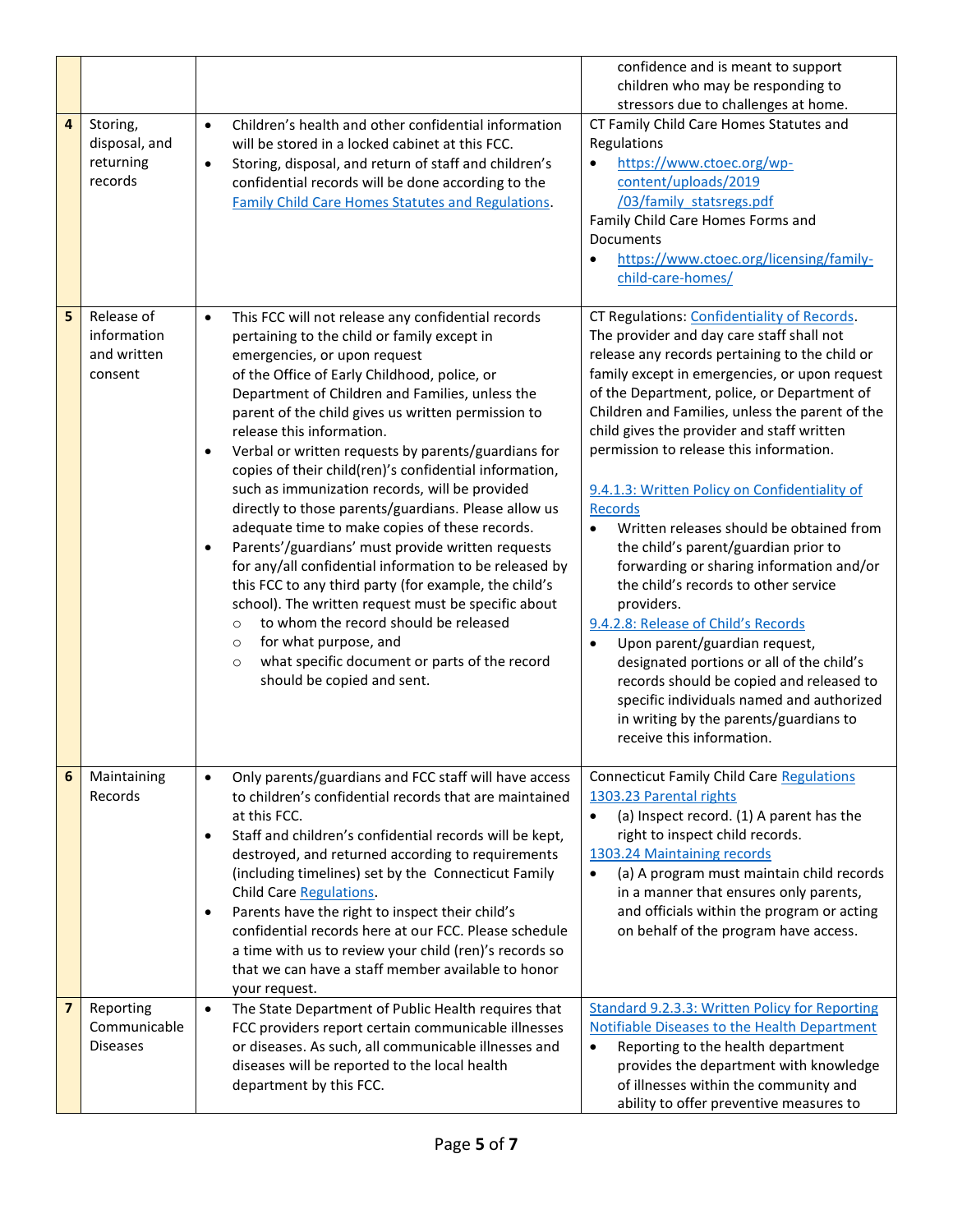|  | Personal and health information that are shared with<br>$\bullet$ | children and families exposed to the       |
|--|-------------------------------------------------------------------|--------------------------------------------|
|  | the local health department staff are confidential and            | outbreak of a disease.                     |
|  | only shared with those who may need to know. We                   | <b>State Department of Public Health</b>   |
|  | encourage you to contact your local health                        | In Connecticut, if there is a case or      |
|  | department to better understand how they keep                     | suspected case of a reportable disease     |
|  | information private and confidential. The local health            | and if a health care provider is not known |
|  | department's contact information may be found at                  | to have made a report within the           |
|  | https://portal.ct.gov/DPH/Local-Health-                           | appropriate time, such report of           |
|  | Admin/LHA/Local-Health-Administration---Site-Map                  | reportable diseases shall be made to the   |
|  |                                                                   | local director of health or other health   |
|  |                                                                   | authority within whose jurisdiction the    |
|  |                                                                   | person lives and the Department of Public  |
|  |                                                                   | Health by the day care center attended by  |
|  |                                                                   | any person affected or apparently          |
|  |                                                                   | affected with such disease.                |

## **4. RESOURCES/REFERENCES:**

### **Caring for Our Children (CFOC)**

• National Resource Center for Health and Safety in Child Care and Early Education **<https://nrckids.org/>**

## **Centers for Disease Control and Prevention (CDC)**

• Principles of Contact Tracing <https://www.cdc.gov/coronavirus/2019-ncov/php/principles-contact-tracing.html>

## **Connecticut Department of Children and Families (DCF)**

• [Mandated Reporting](https://portal.ct.gov/DCF/Mandated-Reporter-Training/Home)

## **Connecticut Office of Early Childhood (OEC)**

- Family Child Care Home Checklist for Provider, Staff, And Household Member Records [family\\_child\\_care\\_staff-provider-household\\_member\\_records\\_sample\\_checklist.pdf \(ctoec.org\)](https://www.ctoec.org/wp-content/uploads/2019/02/family_child_care_staff-provider-household_member_records_sample_checklist.pdf)
- Family Child Care Regulations [https://www.ctoec.org/wp-content/uploads/2019/03/family\\_statsregs.pdf](https://www.ctoec.org/wp-content/uploads/2019/03/family_statsregs.pdf)

## **Connecticut State Department of Public Health**

• Persons Required to Report Reportable Diseases, Emergency Illnesses, and Health Conditions [https://portal.ct.gov/DPH/Epidemiology-and-Emerging-Infections/Persons-Required-to-Report-Reportable-](https://portal.ct.gov/DPH/Epidemiology-and-Emerging-Infections/Persons-Required-to-Report-Reportable-Diseases)**[Diseases](https://portal.ct.gov/DPH/Epidemiology-and-Emerging-Infections/Persons-Required-to-Report-Reportable-Diseases)** 

#### **Connecticut Local Health Departments**

• Information about your local health department <https://portal.ct.gov/dph/Local-Health-Admin/LHA/Local-Health-Administration---Site-Map>